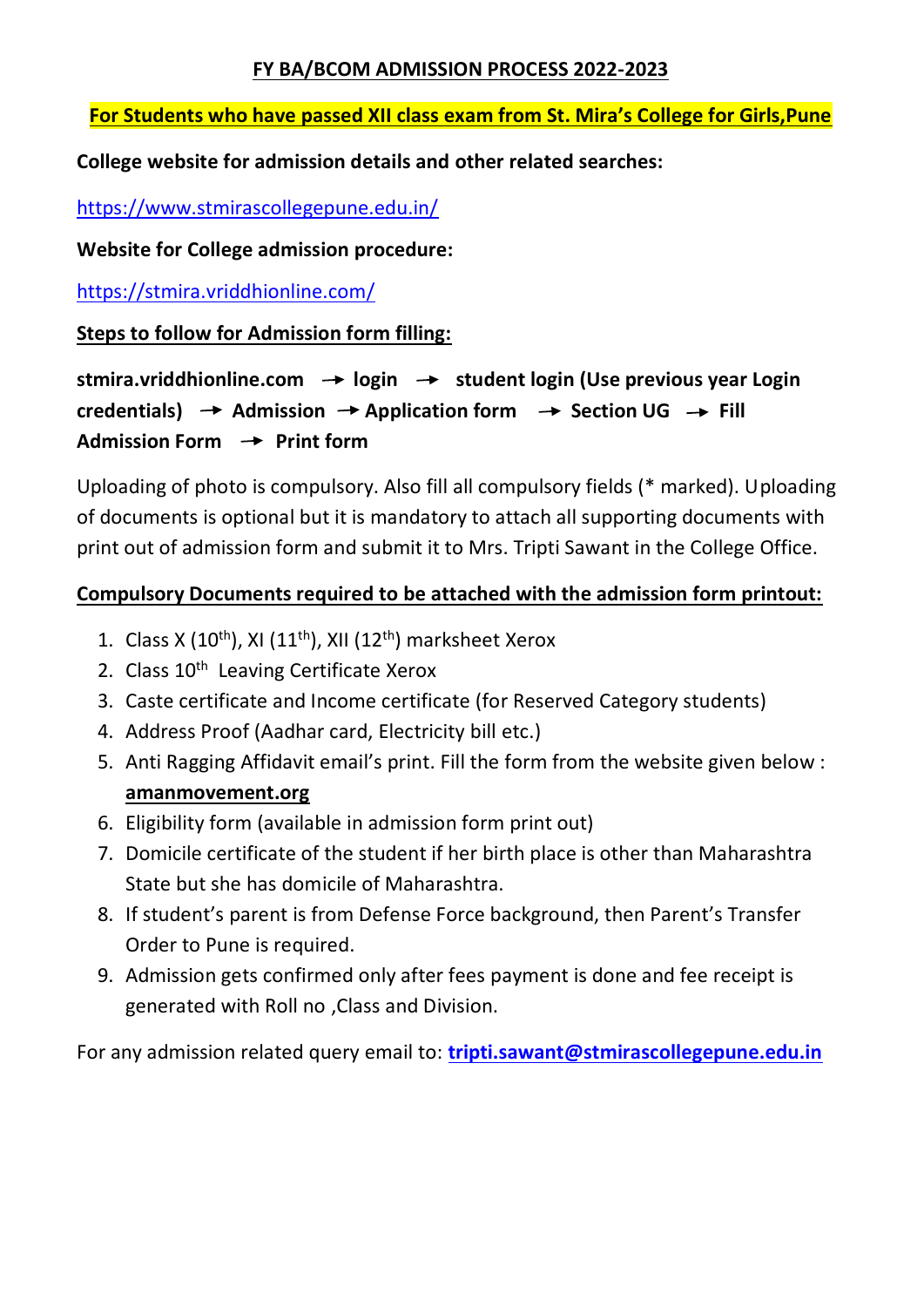## **FY BA/BCOM ADMISSION PROCESS 2022-2023**

## **For students who have passed XII class exam from OTHER COLLEGES**

## **College website for admission details and other related searches:**

<https://www.stmirascollegepune.edu.in/>

**Website for College admission procedure:**

<https://stmira.vriddhionline.com/>

# **First fill the merit form using following steps :**

stmira.vriddhionline.com  $\rightarrow$  login  $\rightarrow$  student register (get ID and Password)  $\rightarrow$ student login  $\rightarrow$  Merit  $\rightarrow$  Application form  $\rightarrow$  Section UG  $\rightarrow$  Select Class  $\rightarrow$ Fill Merit Details  $\rightarrow$  Upload Documents  $\rightarrow$  Click to save and submit.

**Hard copy of Merit Form need not be submitted to the college.Merit List will be put up on college website and on college notice board after form scrutiny.**

**Procedure to be followed after student's name appears on the Merit List :**

stmira.vriddhionline.com → login → student login → Admission → Application form  $\rightarrow$  Section UG  $\rightarrow$  Fill Admission Form  $\rightarrow$  Print form

Uploading of photo is compulsory. Also fill all compulsory fields (\* marked). Uploading of documents is optional but it is mandatory to attach all supporting documents with print out of admission form and submit it to Mrs. Tripti Sawant in the College Office.

## **Compulsory Documents required to be attached with the admission form printout:**

- 1. Class X (10<sup>th</sup>), XI (11<sup>th</sup>), XII (12<sup>th</sup>) marksheet Xerox.
- 2. Class 12<sup>th</sup> Original LC (For Maharashtra Board students)
- 3. Class 12<sup>th</sup> Original TC and Migration (Other than Maharashtra Board students)
- 4. Caste certificate and Income certificate (for Reserved Category students)
- 5. Address Proof (Aadhar card, Electricity bill etc.)
- 6. Anti Ragging Affidavit email's print. Fill the form from the website given below : **amanmovement.org**
- 7. Eligibility form (available in admission form print out)
- 8. Domicile certificate of the student if her birth place is other than Maharashtra state but they have domicile of Maharashtra.
- 9. If student's parent is from Defense Force background, then Parent's Transfer Order to Pune is required.
- 10. Admission gets confirmed only after fees payment is done and fee receipt is generated with Roll no, Class and Division.
- 11. Foreign country students are requested to meet Mrs. Tripti Sawant from the College office before filling of admission form.

For any admission related query email to: **[tripti.sawant@stmirascollegepune.edu.in](mailto:tripti.sawant@stmirascollegepune.edu.in)**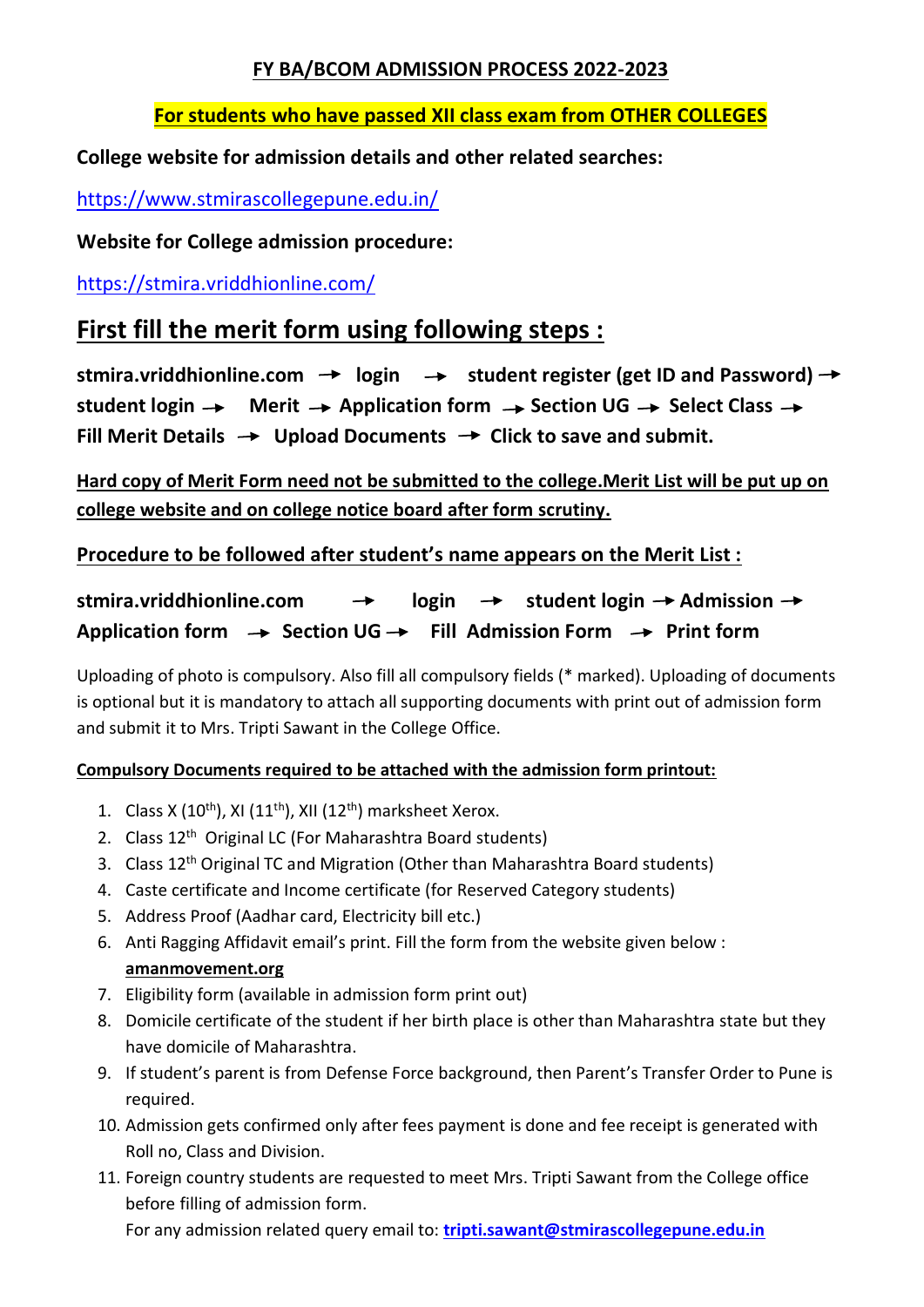# **All Students are requested to note the following cut off percentage while choosing the subjects.**

**For the Class F. Y. B.A** 

| Sr. No | <b>Subject Name</b>     | Cut off percentage              |
|--------|-------------------------|---------------------------------|
|        |                         | 75 % and above in               |
|        | <b>Optional English</b> | <b>English subject of class</b> |
|        |                         | XII                             |

**For the class F. Y. B.Com**

| Sr. No | <b>Subject Name</b>        | <b>Cut off percentage</b> |
|--------|----------------------------|---------------------------|
| 1      | <b>Optional English</b>    | 70% and above in English  |
|        |                            | subject of class XII      |
| າ      | Advance I.T                | 80% and above in class    |
|        |                            | XII                       |
| 3      | <b>Banking and Finance</b> | 70% and above in class    |
|        |                            | XII                       |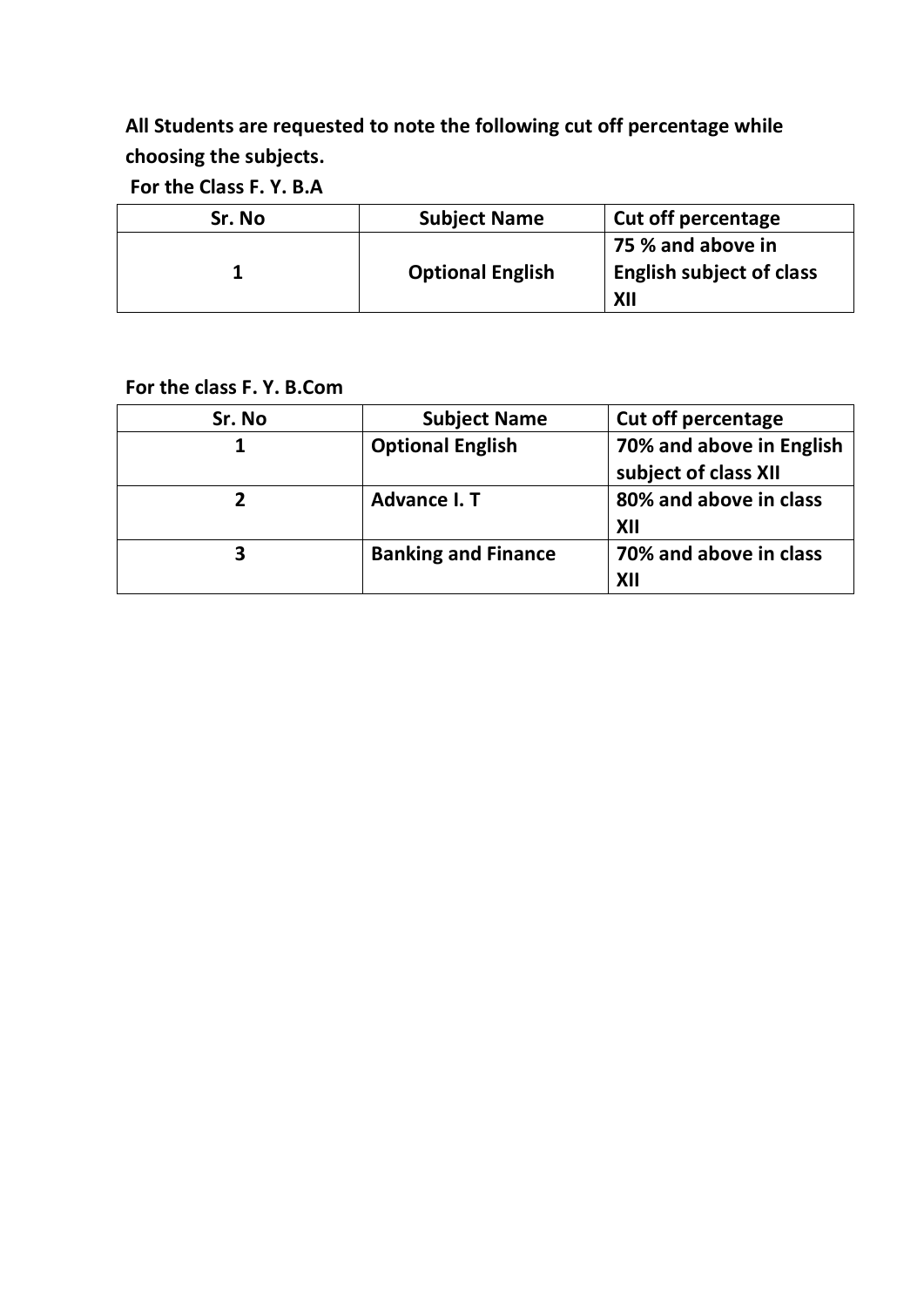#### **BACHELOR OF COMMERCE**

#### **Packages available for First Year B.Com under Autonomy**

Students of First Year Commerce [F.Y.B.Com] in the academic year 2021-2022 should select **any ONE** of the following **Packages: A, B or C.** The total number of subjects should be **SEVEN** per Semester. The subjects in Pool 1of every package are COMPULSORY. The student must choose **anyone** subject from each of the remaining Pools [Pool 2-Pool 5] available in the Package. Advanced I.T. can be offered on EXTRA PAYMENT.

| Pool                    | Package A                                     | Package B                                  | Package C                                       | <b>Credits</b> per |
|-------------------------|-----------------------------------------------|--------------------------------------------|-------------------------------------------------|--------------------|
|                         |                                               |                                            |                                                 | <b>Sem</b>         |
| Pool-1<br>(Comp         | <b>Compulsory English</b>                     | <b>Compulsory English</b>                  | <b>Compulsory English</b>                       | 3                  |
| ulsory<br>Subjec<br>ts) | Accountancy                                   | Accountancy                                | Accountancy                                     | 3                  |
|                         | <b>Managerial Economics</b>                   | <b>Business Economics</b>                  | <b>Business Economics</b>                       | 3                  |
|                         | Nil                                           | Marketing                                  | Consumer Protection &<br><b>Business Ethics</b> | 3                  |
| Pool-2                  | BusinessMathematics &<br><b>Statistics</b>    | BusinessMathematics &<br><b>Statistics</b> | Business Mathematics &<br><b>Statistics</b>     | 3                  |
|                         | <b>Politics General</b>                       | <b>Education General</b>                   | Sociology General                               | 3                  |
|                         | <b>History General</b>                        | Nil                                        | Nil                                             | 3                  |
| Pool- $3$               | Marketing                                     | Nil                                        | Nil                                             | $\overline{3}$     |
|                         | Psychology                                    | Nil                                        | Nil                                             | 3                  |
| Pool-4                  | Banking & Finance                             | Banking & Finance                          | Banking & Finance                               | 3                  |
|                         | <b>Business Administration</b>                | <b>Business Administration</b>             | <b>Business Administration</b>                  | 3                  |
|                         | <b>Business Entrepreneurship</b>              | <b>Business Entrepreneurship</b>           | <b>Business Entrepreneurship</b>                | 3                  |
| Pool-5                  | Hindi                                         | Hindi                                      | Hindi                                           | 3                  |
|                         | Marathi                                       | Marathi                                    | Marathi                                         | 3                  |
|                         | <b>Optional English</b>                       | <b>Optional English</b>                    | <b>Optional English</b>                         | 3                  |
|                         | Nil                                           | Advanced I.T.*                             | Advanced I.T.*                                  | 3                  |
| [Comp<br>ulsory]        | Value Added<br>Course[Personality             | Value Added<br>Course[Personality          | Value Added<br>Course[Personality               | $\overline{2}$     |
|                         | Development]#                                 | Development]#                              | Development]#                                   | [Sem II]           |
|                         | Physical Education &<br>Sports+               | Physical Education &<br>$Sports +$         | Physical Education &<br>Sports+                 | 2 [Grade]          |
|                         | Democracy, Election<br>and Governance@        | Democracy, Election<br>and Governance@     | Democracy, Election<br>and Governance@          | $2$ [Grade]        |
|                         | <b>Total Credits required</b><br>per Semester |                                            | Semester I                                      | 21                 |
|                         |                                               | Semester II                                | 23                                              |                    |